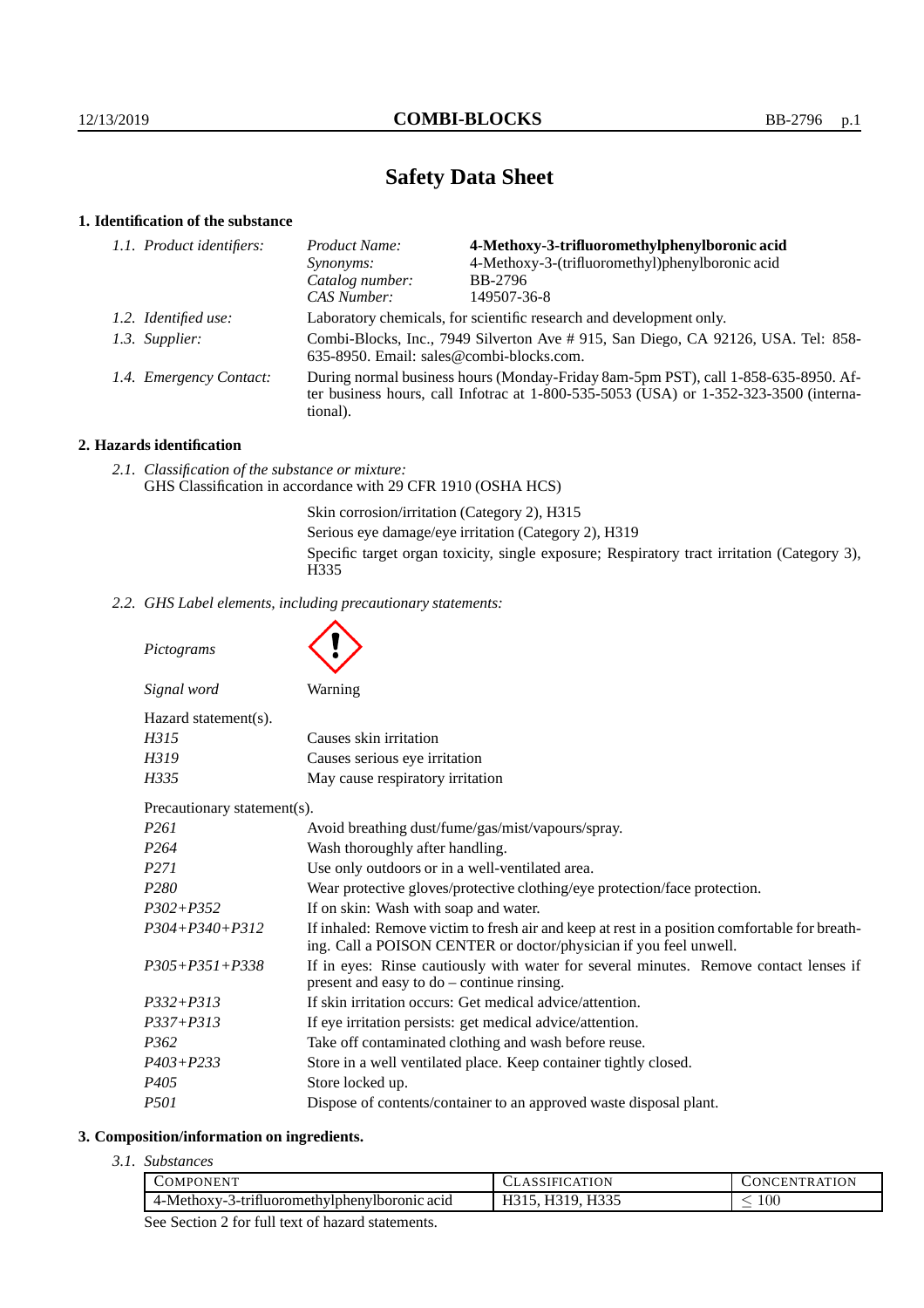## **4. First aid measures**

*4.1. Description of first aid measures.*

| General advice:          | Consult a physician. Show this safety data sheet to the doctor in attendance. Move out of<br>dangerous area.                                         |
|--------------------------|------------------------------------------------------------------------------------------------------------------------------------------------------|
| If inhaled:              | Remove victim to fresh air and keep at rest in a position comfortable for breathing. Call a<br>POISON CENTER or doctor/physician if you feel unwell. |
| In case of skin contact: | Wash with soap and water.                                                                                                                            |
| In case of eye contact:  | Rinse cautiously with water for several minutes. Remove contact lenses if present and<br>easy to $do$ – continue rinsing.                            |
| If swallowed:            | Wash out mouth with copious amounts of water for at least 15 minutes. Seek medical<br>attention.                                                     |

- *4.2. Most important symptoms and effects, both acute and delayed:* See Section 2.2 and/or in Section 11.
- *4.3. Indication of any immediate medical attention and special treatment needed:* No data.

#### **5. Fire fighting measures**

- *5.1. Extinguishing media:* Use dry sand, dry chemical or alcohol-resistant foam for extinction.
- *5.2. Special hazards arising from the substance or mixture:* Carbon monoxide, hydrogen fluoride.
- *5.3. Advice for firefighters:* Wear self-contained breathing apparatus for firefighting if necessary.
- *5.4. Further information:* No data available.

#### **6. Accidental release measures**

- *6.1. Personal precautions, protective equipment and emergency procedures:* Ensure adequate ventilation. Use personal protective equipment.
- *6.2. Environmental precautions:* Should not be released into the environment. See Section 12 for additional ecological information.
- *6.3. Methods and materials for containment and cleaning up:* Sweep up or vacuum up spillage and collect in suitable container for disposal.
- *6.4. Reference to other sections:* Refer to protective measures listed in Sections 8 and 13.

#### **7. Handling and storage**

- *7.1. Precautions for safe handling:* Avoid contact with skin and eyes. Avoid inhalation of vapour or mist. Keep away from sources of ignition - No smoking. Take measures to prevent the build up of electrostatic charge. For precautions see section 2.2.
- *7.2. Conditions for safe storage, including any incompatibilities:* Keep container tightly closed in a dry and well-ventilated place. Containers which are opened must be carefully resealed and kept upright to prevent leakage.
- *7.3. Specific end use(s):* Laboratory chemicals, for scientific research and development only.

#### **8. Exposure Controls / Personal protection**

*8.1. Control parameters:*

*Components with workplace control parameters:* Contains no substances with occupational exposure limit values.

*8.2. Exposure controls:*

*Appropriate engineering controls:* Ensure that eyewash stations and safety showers are close to the workstation location. Ensure adequate ventilation, especially in confined areas. Use only under a chemical fume hood.

*Personal protective equipment:*

| Eye/face protection: | Wear appropriate protective eyeglasses or chemical safety goggles as described by OSHA's<br>eye and face protection regulations in 29 CFR 1910.133 or European Standard EN166.                                                                                                                                         |
|----------------------|------------------------------------------------------------------------------------------------------------------------------------------------------------------------------------------------------------------------------------------------------------------------------------------------------------------------|
| Skin protection:     | Handle with gloves. Gloves must be inspected prior to use. Use proper glove removal<br>technique (without touching glove's outer surface) to avoid skin contact with this product.<br>Dispose of contaminated gloves after use in accordance with applicable laws and good<br>laboratory practices. Wash and dry hands |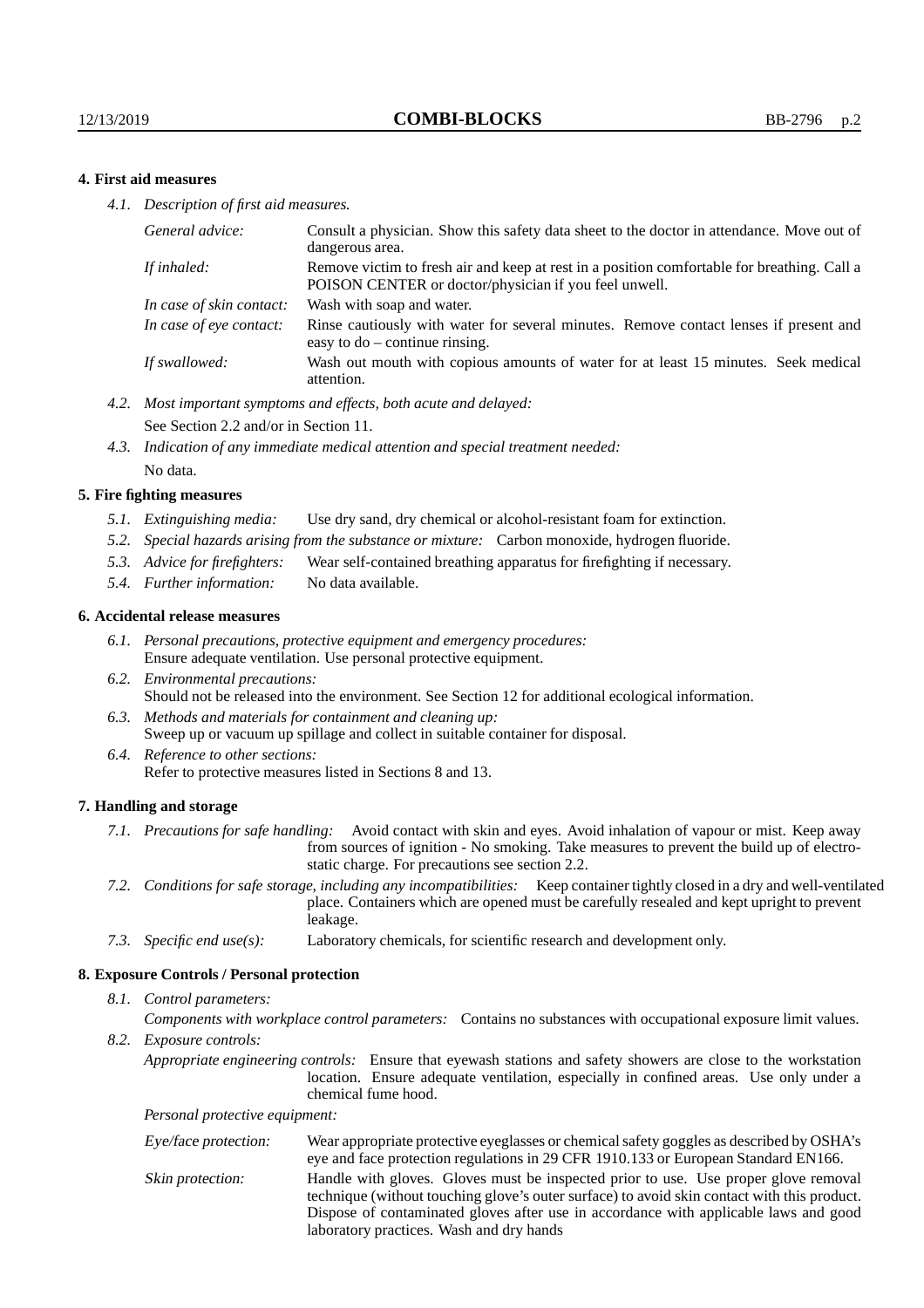| <b>Body Protection:</b> |         | Complete suit protecting against chemicals, Flame retardant antistatic protective clothing.                       |
|-------------------------|---------|-------------------------------------------------------------------------------------------------------------------|
|                         |         | The type of protective equipment must be selected according to the concentration and                              |
|                         |         | amount of the dangerous substance at the specific workplace.                                                      |
| Respiratory protection: |         | No protective equipment is needed under normal use conditions.                                                    |
|                         |         | Control of environmental exposure: Prevent further leakage or spillage if safe to do so. Do not let product enter |
|                         | drains. |                                                                                                                   |

## **9. Physical and chemical properties**

*9.1. Information on basic physical and chemical properties*

| (a)     | Appearance:                                   | Solid          |
|---------|-----------------------------------------------|----------------|
| (b)     | Odour:                                        | No data        |
| (c)     | Odour Threshold:                              | No data        |
| (d)     | pH:                                           | No data        |
| (e)     | Melting point/freezing point:                 | $190 - 230$ °C |
| (f)     | Initial boiling point and boiling range:      | No data        |
| (g)     | Flash point:                                  | No data        |
| (h)     | Evaporatoin rate:                             | No data        |
| (i)     | Flammability (solid, gas):                    | No data        |
| (j)     | Upper/lower flammability or explosive limits: | No data        |
| (k)     | Vapour pressure:                              | No data        |
| (1)     | Vapour density:                               | No data        |
| (m)     | Relative density:                             | No data        |
| (n)     | Water solubility:                             | No data        |
| $\circ$ | Partition coefficient: n-octanol/water:       | No data        |
| (p)     | Auto-ignition:                                | No data        |
| (q)     | Decomposition temperature:                    | No data        |
| (r)     | Viscosity:                                    | No data        |
| (s)     | Explosive properties:                         | No data        |
| (t)     | Oxidizing properties:                         | No data        |

*9.2. Other safety information:*

| Formula          | $C_8$ H <sub>8</sub> BF <sub>3</sub> O <sub>3</sub> |
|------------------|-----------------------------------------------------|
| Molecular weight | 220.0                                               |
| CAS Number       | 149507-36-8                                         |

## **10. Stability and reactivity**

- *10.1. Reactivity* No data
- *10.2. Chemical stability* Stable under recommended storage conditions.
- *10.3. Possibility of hazardous reactions* No data
- *10.4. Conditions to avoid*
- *10.5. Incompatible material* No data.
- *10.6. Hazardous decomposition products:*

Hazardous decomposition products formed under fire conditions: Carbon monoxide, hydrogen fluoride. Other decomposition products: No data In the event of fire: See Section 5.

## **11. Toxicological information**

*11.1 Information on toxicological effects*

| Acute toxicity:                    | No data available.                |
|------------------------------------|-----------------------------------|
| Skin irritation/corrosion:         | No data available.                |
| Eye damage/irritation:             | Causes serious eye irritation.    |
| Respiratory or skin sensitization: | May cause respiratory irritation. |
| Germ cell mutagenicity:            | No data available.                |
| Carcinogenicity:                   | No data available.                |
| Reproductive toxicity:             | No data available.                |